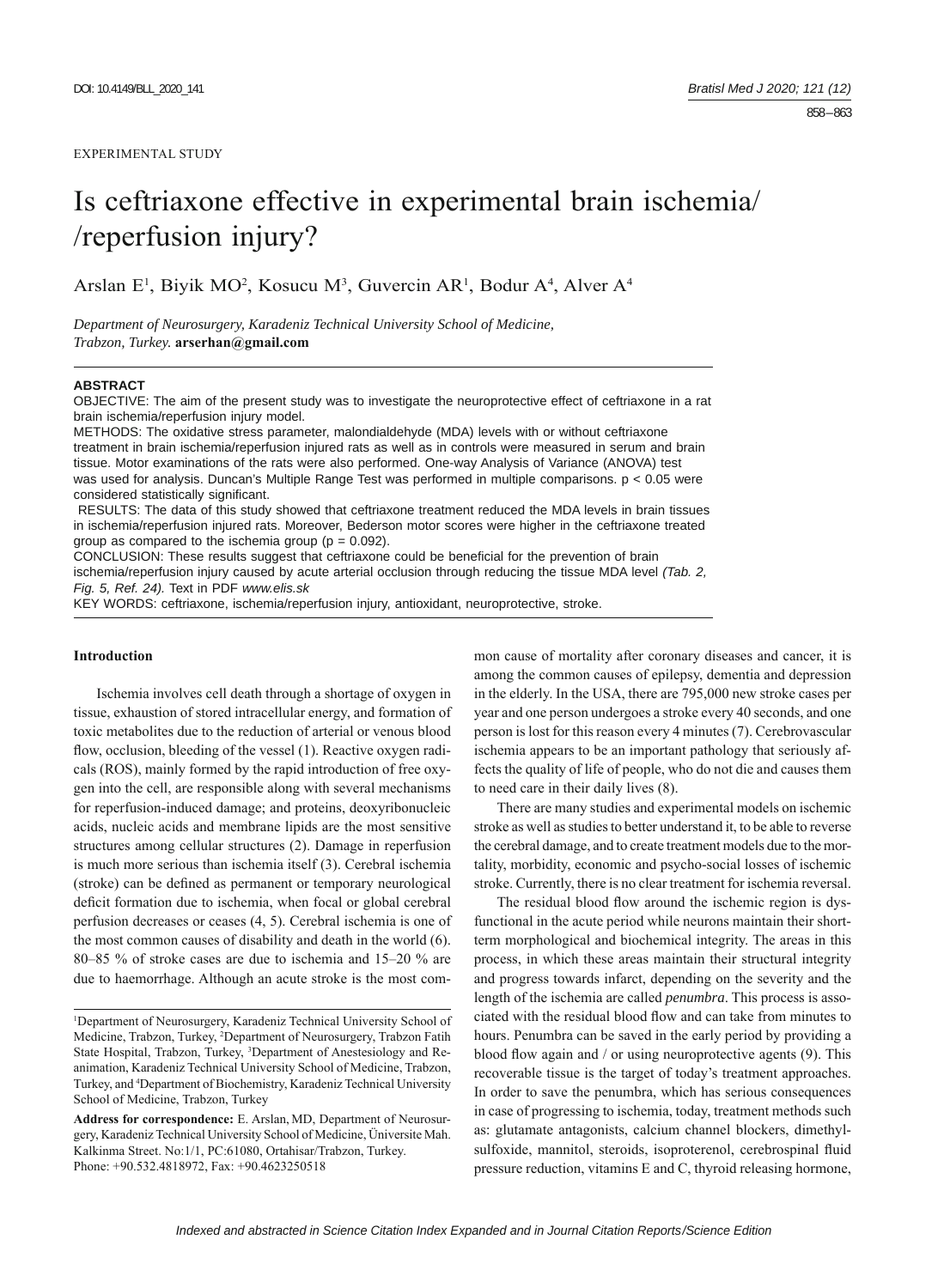

**Fig. 1. Surgical procedures performed on rats (a) Dissection of bilateral paratracheal areas to reveal A. Carotis Communis, (b) After dissecting A. Carotis Communis from N. Vagus, clipping of these arteries by Yasargil aneurysm clips, (c) Yasargil aneurysm clips were placed for 30 min, (d) The tissue layers were sutured properly, (e) The brains of the rats were removed, (f) The hippocampus, c. striatum, corpus callosum, and thalamus parts of the brain were dissected.**

aminophylline, sodium channel blockers, hypothermia and local cooling are used (10, 11).

Ceftriaxone is the third-generation cephalosporin that is effective against H. influenzae, N. gonorrheae, meningococci and pneumococci, and is 90% bound to plasma proteins, penetrates to cerebrospinal fluid well, is partially metabolised in the liver and partially eliminated from the kidney, and has the longest half-life among cephalosporins. In addition to its calcium binding properties, it also has a neuroprotective effect by protecting neurons from glutamate toxicity by causing an increase in glutamate-bearing protein levels (12). A reduction and a complete blockage of cerebral flow by clipping bilateral artery carotis communis in rats is a widely used method to understand the pathophysiology of focal cerebral ischemia (13).

Considering the studies, we aimed to investigate the neuroprotective effects of ceftriaxone on ischemia and reperfusion injury by creating an experimental focal brain ischemia in rats.

# **Materials and methods**

The study was conducted in the Karadeniz Technical University (KTU) Faculty of Medicine Experimental Research Center Laboratory. All experimental protocols were approved by the Laboratory Animals Ethics Committee of Karadeniz Technical University (with the decision of the Animal Experiments Local Ethics Committee of Karadeniz Technical University numbered 2016/55). The biochemical analyses were carried out in the the Research Laboratory of the Department of Biochemistry.

# *Laboratory animals*

38 female Spraque Dawley rats, each weighing on average 220‒280 g, were used in the study. The general health of the rats

was examined before the study and they were monitored under standard conditions and in individual cages without water and feed restrictions, and each rat was marked with the appropriate method according to the group in which it was included.

*The rats were divided into 4 main groups:*

Group 1 (Ceftriaxone): This group of twelve rats received daily intraperitoneal injections of 200 mg/kg ceftriaxone following 30 min of bilateral carotid artery clipping + hypotension. They underwent neurological examination at the end of postoperative days 1, 4, 7 and 10. At the end of day 10, they were sacrificed, and the brain tissue was removed.

Group 2 (Ischemia): Clipping of the bilateral carotid arteries + hypotension induction was performed for 30 minutes in this group consisting of 12 rats. They underwent neurological examination at the end of postoperative days 1, 4, 7 and 10. At the end of day 10, they were sacrificed, and the brain tissue was removed.

Group 3 (Sham = Control): This group of 7 rats was anesthetized only and neurological examinations were performed at the end of day 1, day 4, day 7, and day 10. At the end of day 10, they were sacrificed, and the brain tissue was removed.

Group 4 (Pure Control Group): This group of 7 rats underwent skin laceration after anaesthesia and ceftriaxone was given every day intraperitoneally at a dose of 200 mg / kg / day. Neurological examinations were performed at the end of days 1, 4, 7 and 10. At the end of day 10, they were sacrificed, and the brain tissue was removed.

# *Anaesthesia and surgical procedure*

The rats were fasted for 24 hours prior to surgery and only water was given during this period. In order to provide anaesthesia, the rats were given 10 mg/kg xylazin hydrochloride (Rompun; Bayer Healthcare) intraperitoneally and 30 mg/kg ketamine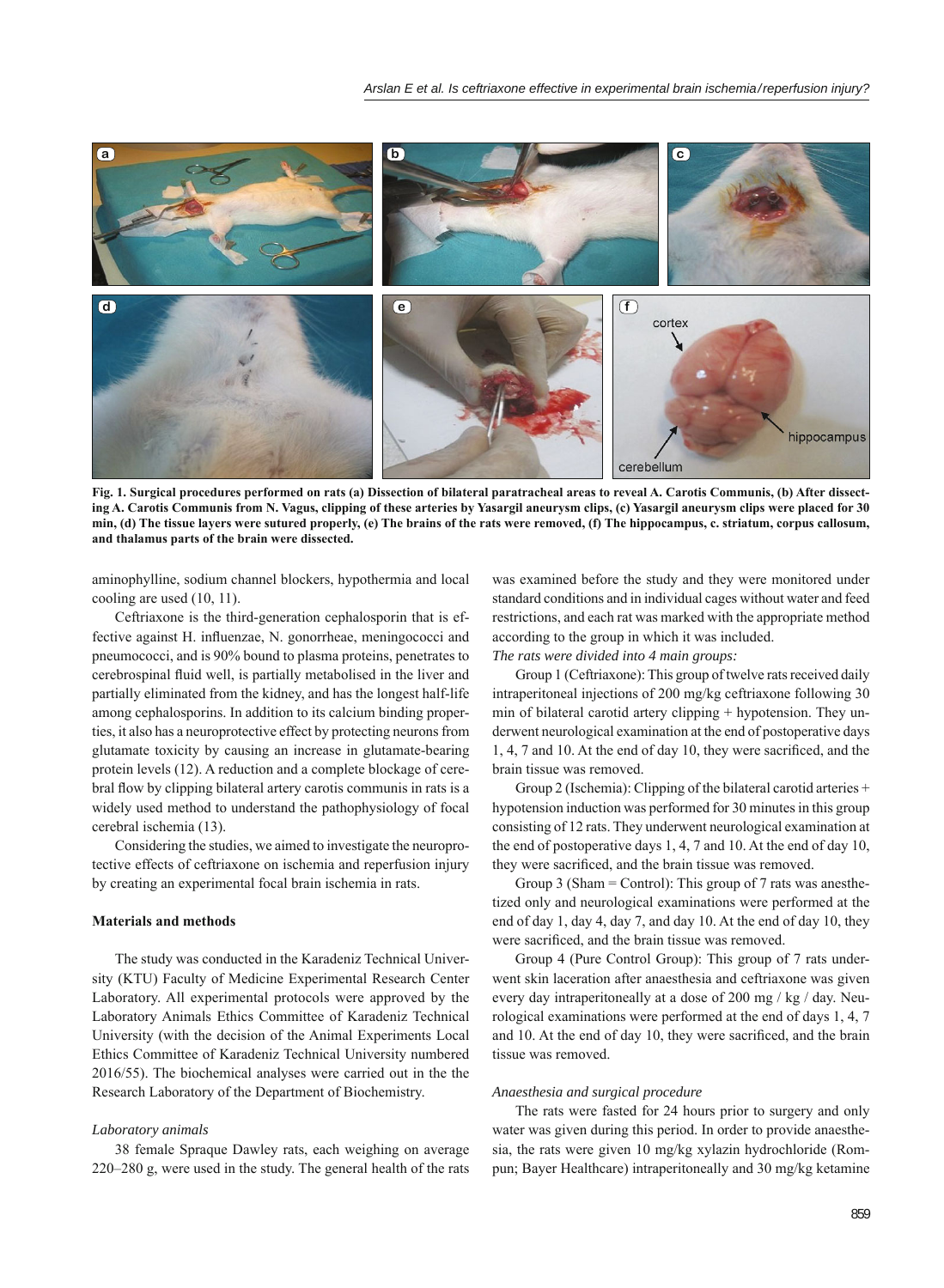# 858 – 863

hydrochloride (Ketalar; Pfizer) intraperitoneally. While the anesthetized rats were in the supine position, the surgical site was shaved and stained with 10 % povidone iodine solution (Batticon; Adeka). After making a midline skin incision, a retractor was placed. Bilateral paratracheal areas were dissected by blunt dissection. A.

Carotis Communis were revealed (Fig. 1a). After dissecting A. Carotis Communis from N.vagus, Yaşargil aneurysm clips were placed (Fig. 1b). There was a 30 min wait period after placing Yaşargil aneurysm clips in the bilateral A. Carotis Communis (Fig. 1c). Meanwhile, approximately 3cc (10 ml/kg) of blood was taken intracardially and hypotension was induced simultaneously. After the clips were removed at the end of 30 minutes, the arterial flow was reviewed, and the layers were sutured properly (Fig. 1d). Rats were placed in separate cages, where they could easily access food and water. Neurological examinations were performed on rats on the 1st, 4th, 7th, and 10th days. Ceftriaxone was prepared at a dose of 200 mg/kg/day and injected intraperitoneally for 10 days. Ten days later, intracardiac 4cc blood was taken from the 10 surviving rats and the rats were sacrificed, and their brains were removed (Fig. 1e). The hippocampus, c. striatum, corpus callosum, and thalamus parts of the brain were dissected (Fig. 1f). They were kept in a deep freezer at  $-76$  °C for biochemical analysis. Changes in the brain were evaluated biochemically by measuring malonaldehyde (MDA) levels in both blood and tissue.

## *Determination of malondialdehyde in tissues*

The determination was made with the modification of Mihara and Uchiyama method (14). The method is based on measuring the absorbance at 532 nm of the colour of the molecule made by MDA with thiobarbituric acid (TBA) in an acidic environment.

## *Sample preparation*

Approximately 50 mg cuts were made from each tissue. These tissues were then homogenized in 2 mL of PBS at 9500 rpm (4x10s, 40 °C) with a homogenizer (Jane and Kunkel, Germany). The homogenates were centrifuged at 4000 rpm for 10 minutes. The

## **Tab. 1. Bederson motor scale.**

| Grade 0 | No neurological deficits                                            | 5 point |
|---------|---------------------------------------------------------------------|---------|
| Grade 1 | Flexion in the front legs.                                          | 4 point |
| Grade 2 | Reduced resistance to lateral pushing motion without Rolling motion | 3 point |
| Grade 3 | Addition of rotational motion in addition to Grade 2                | 2 point |
| Grade 4 | Exitus                                                              | 1 point |
|         |                                                                     |         |

supernatants at the end of the centrifugation were diluted at 1:10 with PBS and an MDA measurement was performed.

#### *MDA measurement in tissues*

3 mL of 1 %  $H_3POI_4$  was added to the 500 µL homogenate and mixed. 1 mL of 0.672 % TBA was added to the mix. After mixing, it was incubated in a water bath for 60 minutes. After 60 minutes, it was allowed to cool at room temperature and centrifuged at room temperature at 4000 rpm for 10 minutes. As the result of centrifugation, 200 μl of supernatants were taken and loaded into 96-well plates, and absorbances at 532 nm wavelength were read in the microplate reader spectrophotometer (Versamax, Molecular Devices, California, USA). The standard absorbance results obtained were plotted against concentration and the MDA standard plot was drawn. Using this graph, the amount of tissue MDA was calculated as nmol MDA / gram wet tissue (Fig. 2a).

## *Determination of malondialdehyde in plasma*

Rat serum samples were kept at  $-80$  °C until biochemical analyses were performed. The amount of malondialdehyde in serum samples was determined using the Thiobarbituric Acid Reactive Substance (TBARS) method developed by Yagi (15). The red colour formed as the result of the reaction between the lipid peroxidation product (MDA) and thiobarbituric acid (TBA) was measured spectrophotometrically. Serum lipids were precipitated together with the protein with the phosphotungstic acid/sulfuric acid system to remove water-soluble substances that react with thiobarbituric acid and give the same colour.

## *Measurement of Serum MDA*

150 μL serum, 1200 μL  $H_2SO_4$  and 150 μL phosphotungstic acid were added in test tubes, and after the tubes were mixed, they



**Fig. 2. The graphs of standard absorbance results against brain tissue (a), and serum (b) MDA concentraions.**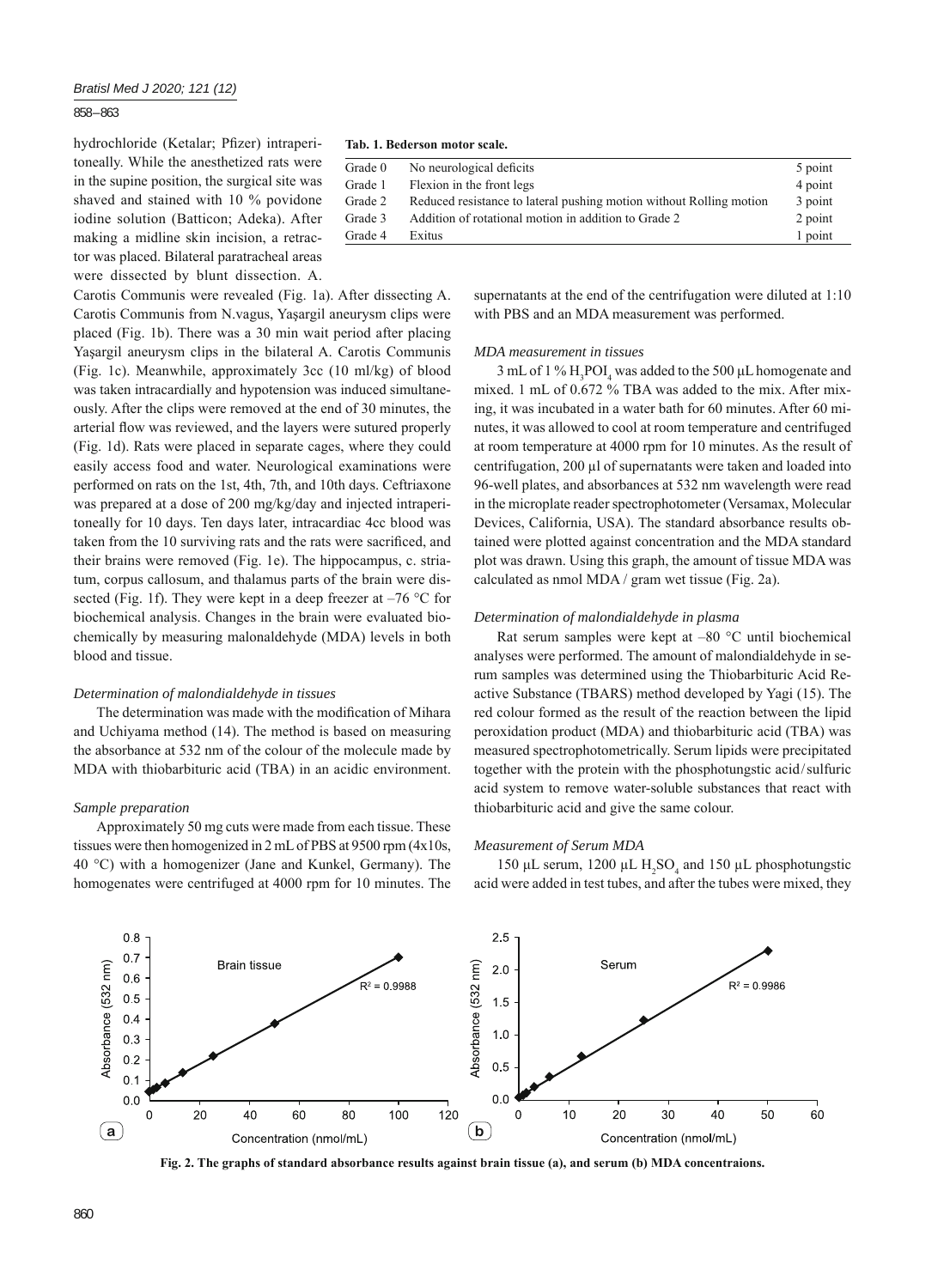|                                                                                                                                               | $1st$ day               |                          |                           | $4th$ day                     |                                                        |                                                                                          | $7th$ day                       |                        | $10th$ day                   |                             |
|-----------------------------------------------------------------------------------------------------------------------------------------------|-------------------------|--------------------------|---------------------------|-------------------------------|--------------------------------------------------------|------------------------------------------------------------------------------------------|---------------------------------|------------------------|------------------------------|-----------------------------|
| Groups                                                                                                                                        | Med.                    | Min-Max.                 |                           | Med.                          | Min-Max.                                               |                                                                                          | Med.                            | Min-Max.               | Med.                         | Min-Max.                    |
| Ceftriaxone                                                                                                                                   | 2.66                    | $2 - 5$                  |                           | 3                             | $2 - 5$                                                |                                                                                          | 3.33                            | $2 - 5$                | 3.75                         | $2 - 5$                     |
| Ischemia                                                                                                                                      | 2.83                    | $2 - 5$                  |                           | 3.16                          | $2 - 5$                                                |                                                                                          | 3.08                            | $2 - 5$                | 3.16                         | $2 - 5$                     |
| Sham                                                                                                                                          | 4.42                    | $1 - 5$                  |                           | 4.42                          | $1 - 5$                                                |                                                                                          | 4.42                            | $1 - 5$                | 4.42                         | $1 - 5$                     |
| Pure Control                                                                                                                                  | 3.85                    | $3 - 5$                  |                           | 4.71                          | $4 - 5$                                                |                                                                                          | 5                               | $5 - 5$                | 5                            | $5 - 5$                     |
| 550 <sub>7</sub><br>MDA level of the brain tissue<br>(nmol MDA/g)<br>500<br>450<br>400<br>350<br>300<br>250<br>200<br>150<br>100<br>Mean<br>a | C<br>Control<br>249.232 | a<br>Ischemia<br>493.897 | b<br>Sham+Ceft<br>380 059 | b<br>Ischemia+Ceft<br>376.965 | MDA level of the serum<br>(nmol MDA/mL)<br>$\mathbf b$ | $0.6 -$<br>$0.5 -$<br>$0.4 -$<br>$0.3 -$<br>$0.2 -$<br>0.1<br>0.0<br>, Mean <sup>∣</sup> | $\mathbf b$<br>Control<br>0.174 | a<br>Ischemia<br>0.485 | ᅩ<br>b<br>Sham+Ceft<br>0.212 | a<br>Ischemia+Ceft<br>0.382 |

**Tab. 2. Median and Min‒Max Values of the groups in the 1st, 4th, 7th and 10th days according to the Bederson Motor Scale.**

**Fig. 3. MDA levels of the brain tissue (a), and serum (b) between groups.**

were kept in room temperature for 5 minutes. The mixtures were centrifuged at 1500 g for 10 minutes and the supernatants were discarded. 2 mL of distilled water was added to the precipitate and vortexed until dissolved. 500 μL TBA was added to the tubes and incubated for 1 hour at 100 °C. After the incubation, the tubes were centrifuged at 1000 g for 10 minutes. 200 μL of the clear sections on top and loaded onto 96-well plates, and absorbances at 532 nm wavelength were read on the microplate reader spectrophotometer (Versamax, Molecular Devices, California, USA). The standard absorbance results obtained were plotted against concentration and the MDA standard plot was drawn. Using this chart, the serum MDA amount was calculated as nmol/mL (Fig. 2b).

## *Motor examinations*

Motor scores of the rats in each group were recorded on the 1st, 4th, 7th and 10th days according to the Bederson scale (16) (Tab. 1).

# *Statistical analysis*

Statistical Package for the Social Sciences (SPSS) 22.0 package program was used to analyse the data. In all measurements, statistical differences and significance levels were determined by completing a "One-way Analysis of Variance (ANOVA)" test, and the results at  $p \le 0.05$  were considered statistically significant. Duncan's Multiple Range Test was performed in multiple comparisons.

# **Results**

When the control and the ischemia group were compared in terms of the MDA levels in the brain, the MDA level in tissue of ischemia group was found to be significantly increased ( $p < 0.05$ ). Significant elevation in tissue MDA level in ischemia group was an indication that brain ischemia had been done adequately. While there was no significant difference between the MDA levels of the pure control and ceftriaxone groups ( $p > 0.05$ ), it was found that ceftriaxone application significantly decreased the tissue MDA level compared to the ischemia group ( $p < 0.05$ ) (Fig. 3a).

Serum MDA level was observed to increase significantly, when the ischemia group was compared to the control group ( $p < 0.05$ ). It was determined that ceftriaxone applied in ischemia did not provide a significant decrease in serum MDA level  $(p > 0.05)$  (Fig. 3b).

No statistically significant difference in Bederson motor scores was found between ceftriaxone and ischemia groups ( $p > 0.05$ ). But the p value was very close to the limit of significance ( $p =$ 0.092) (Tab. 2, Fig. 4).



**Fig. 4. The graph of the Bederson motor scores between ceftriaxone and ischemia. groups.**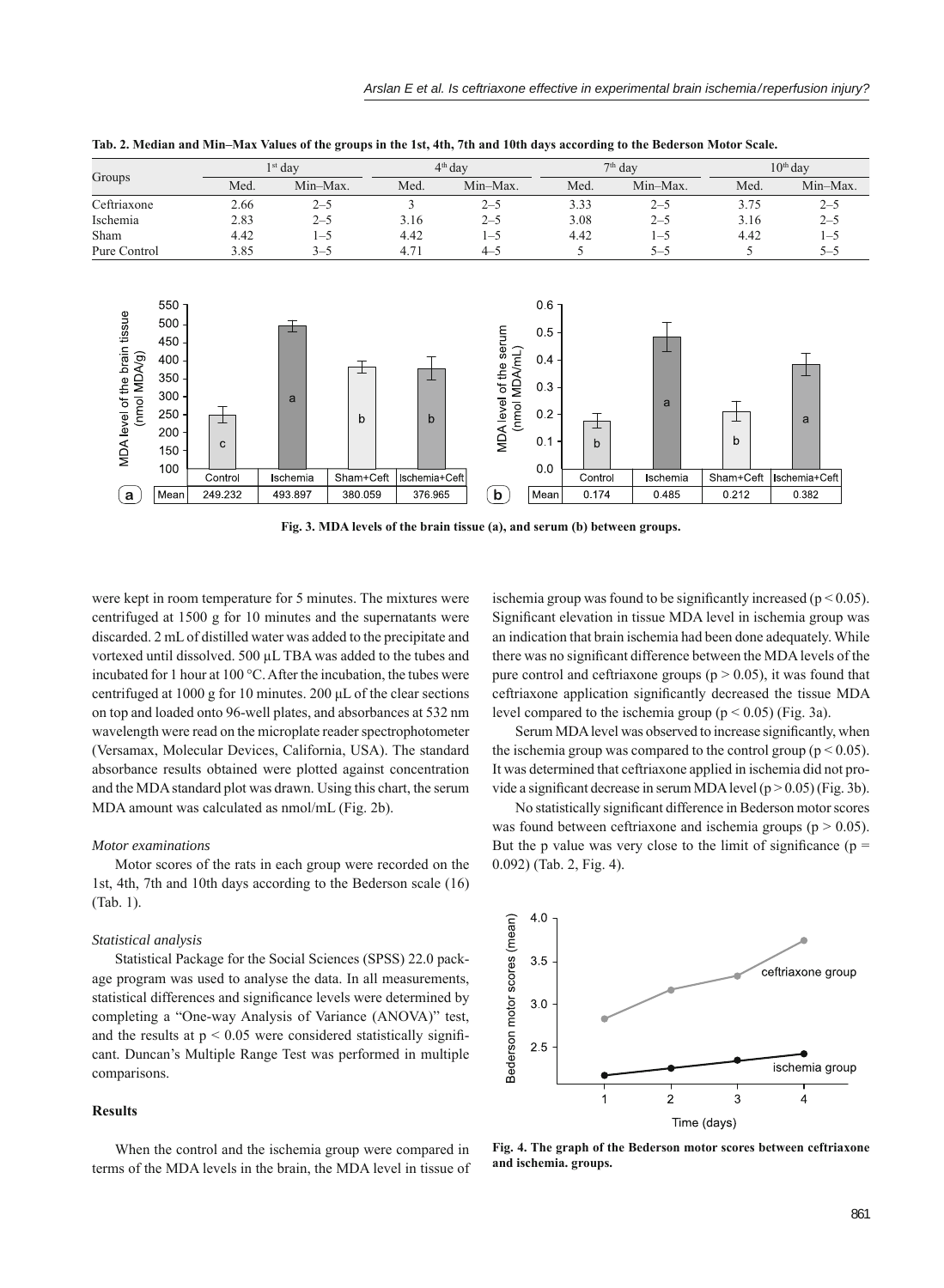# 858 – 863

# **Discussion**

Many experimental methods have been tried in order to understand the pathophysiology of cerebral ischemia and to create treatment models (17). Among those methods, temporary occlusion by means of clipping in the bilateral main carotid arteries, which is commonly preferred, and performing hypotension at the 30–35 mmHg level by removing the blood simultaneously, followed by performing reperfusion by removing the clips were used in our study. In our study, we created an ischemia/reperfusion injury in the brain by applying the bilateral carotid arteries clipping + hypotension model, and used ceftriaxone antibiotics that were shown to have neuroprotective effects in previous studies, which is one of the surgical prophylaxis preferences that also has a penetration to cerebrospinal fluid.

Following cerebrovascular ischemia, a damage occurs as the result of the interaction of multiple complex pathways including excitotoxicity, acid-base imbalance, ion imbalance, peri-infarction depolarization, oxidative and nitrative stress, inflammation, and apoptosis (18). After the breakdown of adenosine 5'-triphosphate  $(ATP)$  production and Na<sup>+</sup>/K<sup>+</sup> carrier, cellular depolarization provides  $Ca^{2+}$  flow resulting in the activation of the intrinsic apoptosis pathway and cell death. The accumulation of glutamate in the extracellular space results in the activation of N-methyl-d-aspartate (NMDA), a-amino-3-hydroxy-5-methyl-4-isoxazole propionate (AMPA), and the cainate glutamate receptors mediating the  $Ca^{2+}$ flow. With an increased oxidative stress, the reduction of energy dependent scavenging enzymes during stroke, free radical formation occurs with superoxide, hydroxyl radical, nitric oxide, and peroxynitrite (1). Free radical production also consists of arachidonic acid metabolism, infiltration of peripheral leukocytes, and upregulation of inducible nitric oxide synthase caused by microglia and monocytes, all occurring during an acute stroke. Free radicals and  $Ca^{2+}$  induce inflammatory cytokines and chemokines, as well as endothelial cell adhesion molecules and proinflammatory genes (19).

Free radicals also result in lipid peroxidation, apoptosis induction, and affect the production of 4-hydroxynonenal, which covalently modifies  $\text{Na}^{\text{*}}/\text{K}^{\text{+}}$  ATPase, glucose and glutamate carriers (20). Endothelial changes may also result in a dysfunction in the blood brain barrier and increased inflammatory response. Increased cerebral oedema after ischemic stroke also plays a role in the deterioration of patient prognosis (21).

Briefly, the excessive release of glutamate, an excitant neurotransmitter, in ischemia due to multiple complex cascades including excitotoxicity, acid-base imbalance, ion imbalance, peri-infarction depolarization, oxidative and nitrative stress, inflammation, apoptosis, can overly stimulate N-methyl-d-aspartate (NMDA) receptors, causing a calcium overload and triggering an apoptotic cell death in neurons (Fig. 5). Glutamate released in the synaptic cleft is taken up by the glial cells via glutamate transporter-1 (GLT-1), thereby terminating the glutamate function in the synapse. An increased clearance of glutamate from synapse helps to prevent glutamate excitotoxicity. Ceftriaxone (CEF), a betalactam antibiotic, enhances GLT-1 expression and the uptake of released glutamate and improves glutamate excitotoxicity and can be an alternative strategy to protect neurons from an excitotoxic cell death (18, 22‒24). Our study was done by measuring MDA values, an indicator of ischemic stress, in brain tissue and serum.

In our study, when the control and the ischemia group were compared in terms of the MDA levels in the brain, the MDA level in tissue was found to be significantly increased ( $p < 0.05$ ). While there was no significant difference between the MDA levels of the sham and ceftriaxone groups ( $p > 0.05$ ), it was found that ceftriaxone application significantly decreased the tissue MDA level compared to the ischemia group ( $p < 0.05$ ).



**Fig. 5. Diagram of multiple complex cascades after cerebral ischemia/reperfusion injury triggering apoptotic cell death in neurons.**